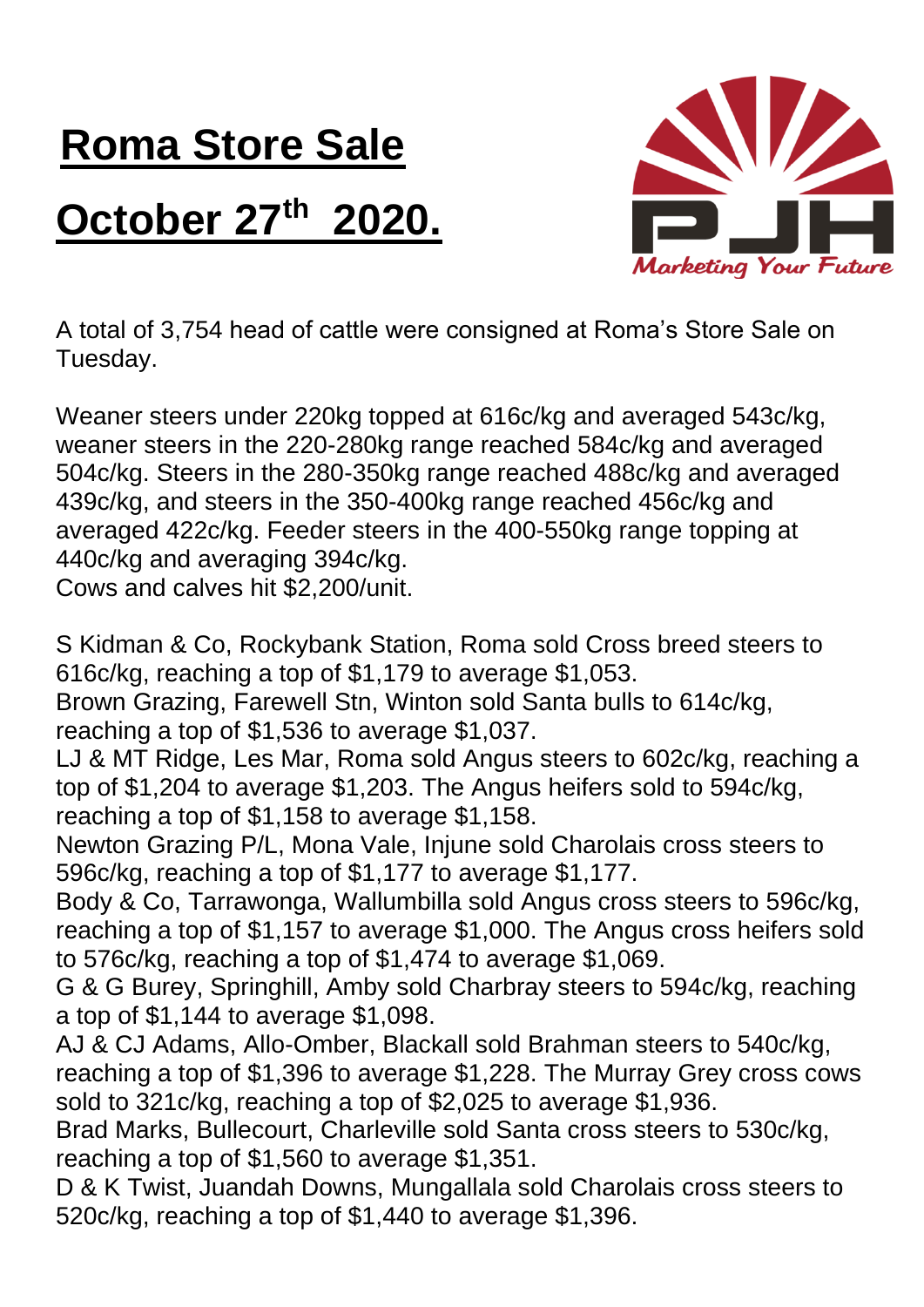Todd Cattle Co Pty Ltd, Munnaweena, Mitchell sold Droughtmaster cross

steers to 500c/kg, reaching a top of \$1,274 to average \$1,249. The Angus cross heifers sold to 504c/kg, reaching a top of \$1,242 to average \$1,237. Dalco Pastoral, Sugarloaf, Wallumbilla sold Santa cross steers to 478c/kg, reaching a top of \$1,430 to average \$1,422. The Angus cross heifers sold to 468c/kg, reaching a top of \$1,551 to average \$1,405. Cowarie Pastoral Co, Forest Grove, Wallumbilla sold Santa cross steers to 474c/kg, reaching a top of \$1,464 to average \$1,339. The Santa cross heifers sold to 452c/kg, reaching a top of \$1,372 to average \$1,234.

Bates Pastoral Pty Ltd, Boyton, Wallumbilla sold Angus cross steers to 440c/kg, reaching a top of \$2,020 to average \$1,902. CA Crozier & TF Rule, Manning, Tambo sold Charolais cross steers to 430c/kg, reaching a top of \$1,656 to average \$1,552. Noogilla Cattle Co, Woodlands, Mitchell sold Simmental cross steers to 422c/kg, reaching a top of \$2,009 to average \$1,913. Bindango Pty Ltd, Bindango, Roma sold Santa steers to 388c/kg, reaching a top of \$2,392 to average \$2,230. ERB & SK Crosby, Wallam, Mitchell sold Brahman cross steers to 373c/kg, reaching a top of \$2,365 to average \$1,987. CJ Melcer, Sorries, Roma sold Charolais bulls to 335c/kg, reaching a top of \$2,815 to average \$2,815.

Heifers under 220kg topped at 594c/kg and averaged 528c/kg, while heifers in the 220-280kg range topped at 504c/kg and averaged 426c/kg. Heifers in the 280-350kg range topped at 448c/kg, averaging 382c/kg. Heifers in the 350-450kg range topped at 416c/kg, averaging 366c/kg.

MD & WR Redden, Wenmi Farm, Roma sold Braford heifers to 409c/kg, reaching a top of \$1,383 to average \$1,383.

Cows in the 300-400kg range reached 285c/kg and averaged 247c/kg, while cows in the 400kg-500kg range reached 350c/kg and averaged 292c/kg. Cows over 500kg topped at 327c/kg, averaging 309c/kg.